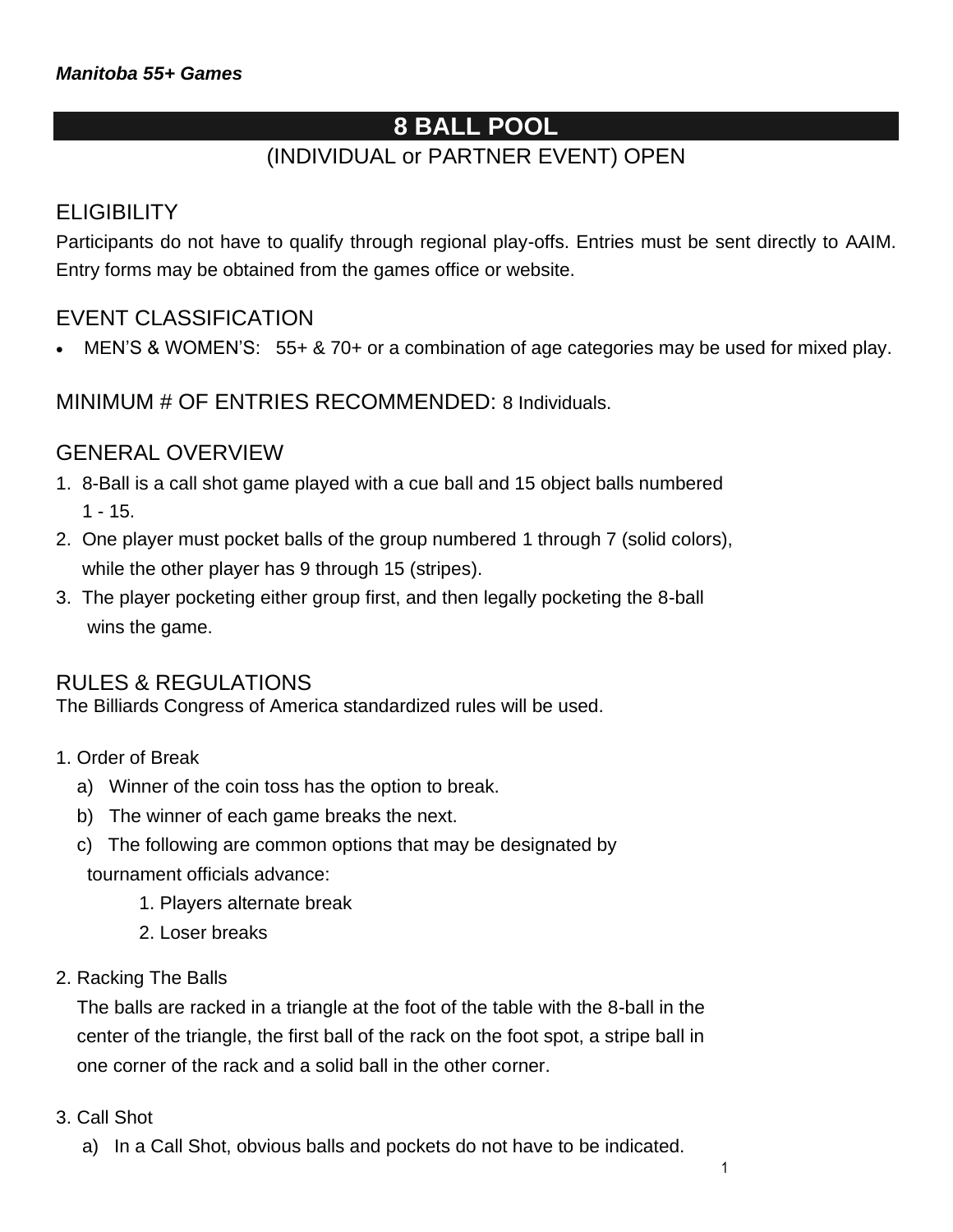- b) It is the opponent's right to ask which ball and pocket if he is unsure of the shot.
- c) Bank shots and combination shots are not considered obvious, and care should be taken when calling both the object ball and the intended pocket.
- d) When calling the shot, it is never necessary to indicate details such as the number of cushions, banks, kisses, caroms, etc.
- e) Any balls pocketed on a foul remain pocketed, regardless of whether they belong to the shooter or the opponent.
- f) The opening break is not a "called shot".
- g) Any player performing a break shot in 8-Ball may continue to shoot so long as any object ball is legally pocketed on the break.
- 4. Legal Break Shot:

 Defined: To execute a legal break, the breaker (with cue ball behind the head string ) must either 1. Pocket the ball, or 2. Drive at least four numbered balls to the rail.

 When the breaker fails to make a legal break, it is a foul, and the incoming player has the option of

- a) Accepting the table in position and shooting, or
- b) Having the balls re-racked and having the option of shooting the opening break or allowing the offending player to re-break.
- 5. Scratch on a Legal Break:
	- a) The balls pocketed remain pocketed (Exception, the 8-ball. See rule #7)
	- b) It is a foul,
	- c) The table is open.

 **Note:** The incoming player has cue ball in hand behind the head string and may not shoot an object ball that is behind the head string, unless he first shoots the cue ball past the head string and causes the cue ball to come back behind the head string and hit the object ball

- 6. Object Balls Jumped Off The Table On The Break: it is a foul and the incoming player has the option of:
	- a) Accepting the table position and shooting,
	- b) Taking cue ball in hand behind the head string and shooting.
- 7. If the 8-ball is pocketed on the break,
	- a) A breaker may ask for a re-rack or have the 8-ball spotted and continue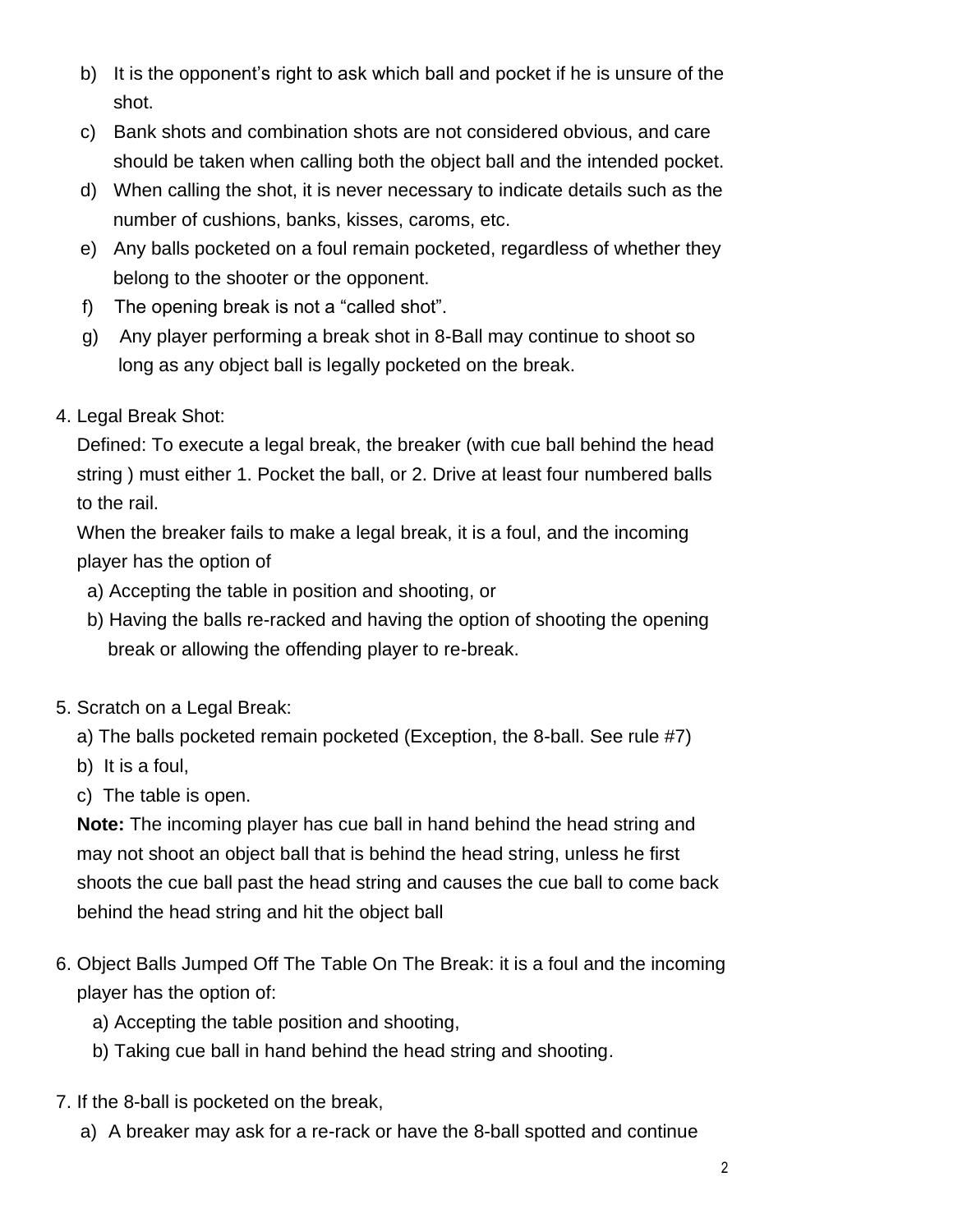shooting.

- b) If the breaker scratches while pocketing the 8-ball on the break, the incoming player has the option of a re-rack or having the 8-ball spotted and begin shooting with ball in hand behind the head string.
- 8. Open Table
	- a) Defined: The table is "open" when the choice of groups (stripes or solids) has not yet been determined.
	- b) When the table is open, it is legal to hit a solid first to make a stripe or vice-versa
	- c) Note: The table is always open immediately after the break shot.
	- d) When the table is open, it is legal to hit any solid or stripe first in the process of pocketing the called stripe or solid.
	- e) However, when the table is open and the 8-Ball is the first ball contacted, it is a foul and no stripe or solid may be scored in favour of the shooter.
	- f) The shooter loses his turn, the incoming player is awarded cue ball in hand; any balls pocketed remain pocketed: and the remaining player addresses the balls with the tables still open.
	- g) On an open table, all illegally pocketed balls remain pocketed.
- 9. Choice of Group

 The choice of stripes or solids is not determined on the break, even if balls are made from only one or both groups, because the table is always open immediately after the break shot.

 The choice of group is determined only when a player legally pockets a called object ball after the break shot.

- 10. Legal Shot
	- a) Defined: On all shots (except on the break and when the table is open), the shooter must hit one of his group of balls and
		- 1. pocket a numbered ball, **or**
		- 2. cause the cue ball or any numbered ball to contact a rail.
	- b) Please Note: It is permissible for the shooter to bank the cue ball off a rail before contacting the object ball; however, after contact with the contact ball, an object ball must be pocketed, or the cue ball or any numbered ball must contact a rail.
	- c) Failure to meet these requirements is a foul.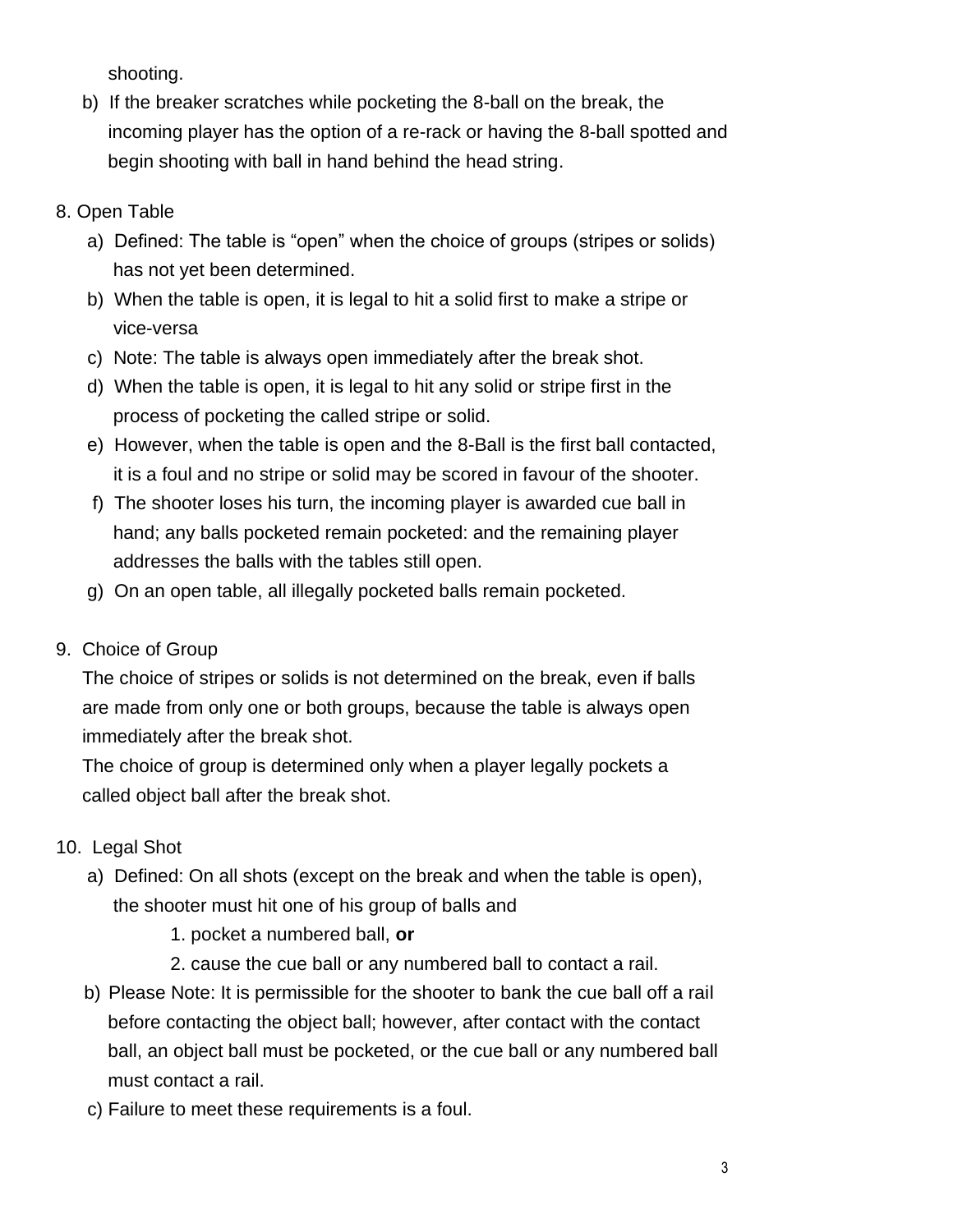- 11. "Safety" Shot
	- a) For tactical reasons, a player may choose to pocket an obvious object ball and also discontinue a turn at the table by declaring "safety" in advance.
	- b) A safety shot is defined as a legal shot.
	- c) If the shooting player intends to play a safe by pocketing an obvious object ball, then prior to the shot, the shooter must declare a "safety" to the opponent.
	- d) It is the shooter's responsibility to make the opponent aware of the intended safety shot.
	- e) If this is not done, and one of the shooter's object balls is pocketed, the shooter will be required to shoot again.
	- f) Any ball pocketed on a safety shot remains pocketed.
- 12. Scoring
	- a) A player is entitled to continue shooting until failing to legally pocket a ball of this group.
	- b) After a player has legally pocketed all of his group of balls, he shoots to pocket the 8-Ball.
- 13. Foul Penalty
	- a) Opposing player gets cue ball in hand.
	- b) This means that the player can place the cue ball anywhere on the table (does not have to be behind the head string except on opening breaks)
	- c) This rule prevents a player from making intentional fouls which would put an opponent at a disadvantage.
	- d) With "cue ball in hand", the player may use a hand or any part of a cue (including the tip) to position the cue ball.
	- e) When placing the cue ball in position, any forward stroke motion contacting the cue ball will be a foul, if not a legal shot.
- 14. Combination Shots

 Combination shots are allowed, however, the 8-Ball can't be used as a first ball in the combination unless it is the shooter's only remaining legal object ball on the table. Otherwise, should such contact occur on the 8-Ball, it is a foul.

15. Illegally Pocketed Balls:

An object ball is considered to be illegally pocketed when: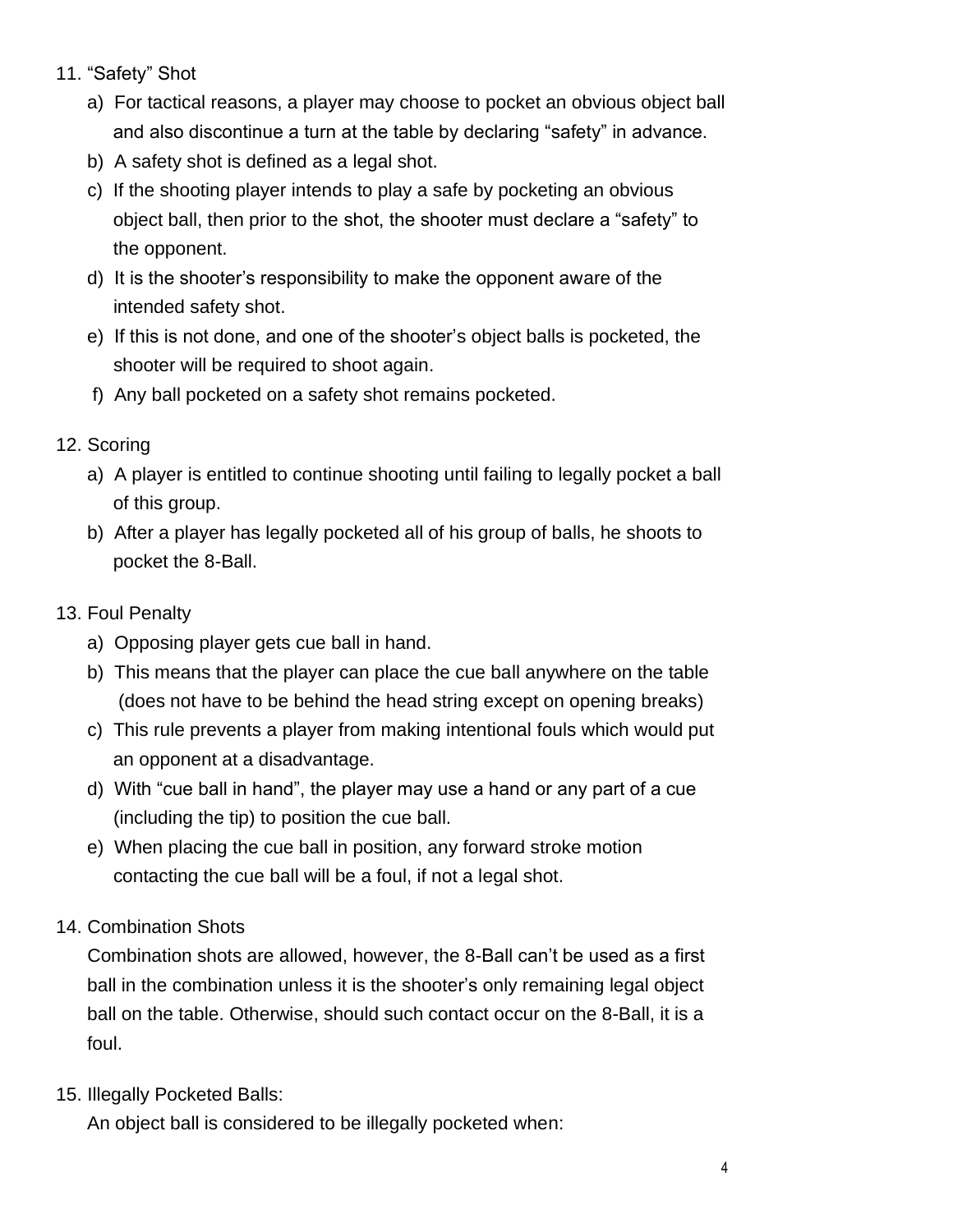a) that object ball is pocketed on the same shot a foul is committed, or

b) the called ball did not go in the designated pocket, or

c) a safety is called prior to the shot.

 Illegally pocketed balls remain pocketed and are scored in favor of the shooter controlling that specific group of balls, solids or stripes.

### 16. Object Balls Jumped Off The Table

- a) If any object ball is jumped off the table, it is a foul and a loss of turn, unless it is the 8-Ball which means loss of game.
- b) Any jumped object balls are not re-spotted.
- 17. Jump and Masse' Shot Foul

 While "cue ball fouls only" is the rule of play when a match is not presided over by a referee, a player should be aware that it will be considered a cue ball foul if during an attempt to jump, curve or masse' the cue ball over or around an impeding numbered ball that is not a legal object ball, the impeding ball moves (regardless of whether it was moved by a hand, cue stick follow-through or bridge).

### 18. Playing the 8-Ball

 When the 8-Ball is the legal object ball, a scratch or foul is not loss of game if the 8-Ball is not pocketed or jumped from the table. Incoming player has cue ball in hand

 **Note:** A combination shot can never be used to legally pocket the 8-Ball, except when the 8-Ball is the first ball contacted in the shot sequence.

### 19. Loss of Game

A player loses the game by committing any of the following infractions:

a) Fouls when pocketing the 8-Ball

(Exception: see 8-Ball Pocketed on the Break – rule #7).

- b) Pockets the 8-Ball on the same stroke as the last of his group of balls.
- c) Jumps the 8-Ball off the table at any time.
- d) Pockets the 8-Ball in a pocket other than the one designated.
- e) Pockets the 8-Ball when it is not the legal object ball.

 **Note:** All infractions must be called before another shot is taken, or else it will be deemed that no infraction occurred.

### 20. Stalemated Game

If, after 3 consecutive turns at the table by each player (6 turns in total), the